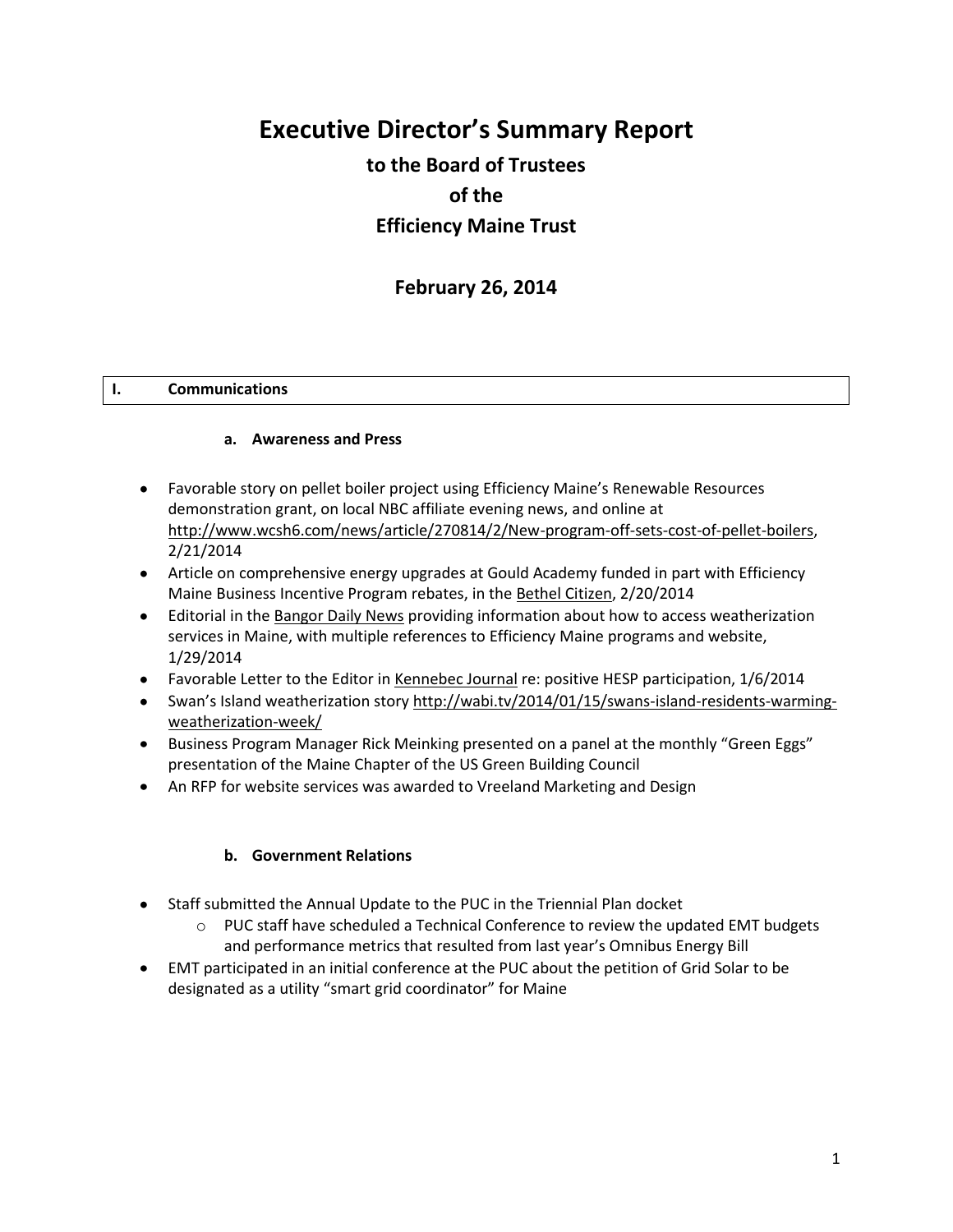#### **II. Program Highlights**

#### **a. Business Program**

**i. Business Incentive Program – Electric**

As of 1/31/2014:



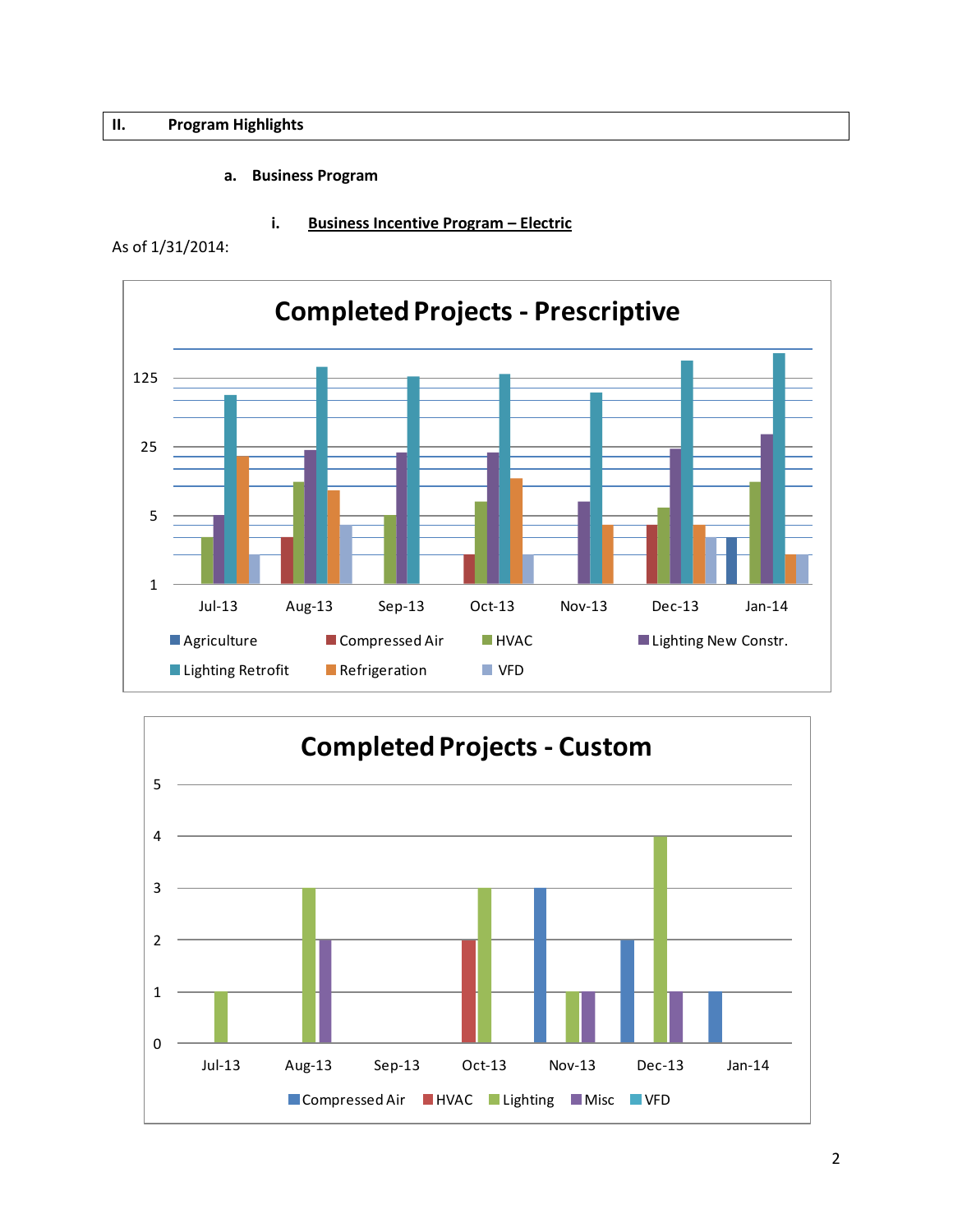- Program has achieved 16,938 MWh annual savings through installations to date this year
	- o 52% of goal (32,887 MWh/year) with 58% of the program year complete
	- o Projected to save 220,000 GMh over the life of the measures
- 1,305 projects completed (1,281 prescriptive; 24 Custom; 1 Technical Assistance)
	- o 1,040 customers have participated
	- $\circ$  \$1,956,851 has been paid in incentives
	- $\circ$  \$5,346,270 of participant funding has been leveraged by the incentives
- Training
	- $\circ$  A New Qualified Partner Training was held January 22 at the Sportsman Alliance of Maine (Augusta)
		- 38 attendees
- Outreach and Marketing
	- o Efficiency Maine had a booth at the Maine Real Estate & Development Association Annual Forecast Conference
		- **More than 300 attendees**
	- o Program Manager made Keynote presentation at the Maine Self- Storage Association meeting
		- 28 attendees
	- o Efficiency Maine Website
		- An updated "QP Locator" tool will be launched late March
		- A new QP website will be launched this week, allowing staff to shift technical documents to the site which will be a QP-only resource
		- The business content on the Efficiency Maine website will be revised over the next two months to be more consumer-facing
- Soft roll out of the Maine Advanced Building (MAB) Program (RGGI Funded)
	- $\circ$  Goal is to incentivize upgrades to 850,000 square feet of newly built commercial space
	- $\circ$  Public launch Scheduled for March 1st
	- $\circ$  More than 135,000 square feet in 2 buildings is now pursuing the MAB incentive

#### **ii. Business Incentive Program (Natural Gas)**

#### As of 1/31/2014:

- Program projects are deemed to save 99,899 Therms per year
	- o 35% of goal at 58% of year completed
	- o Projected lifetime savings will be 1,997,837 Therms
- Program has expended \$103,164 for incentives
	- o 46% of the Revised Budget of \$534,458 (supplemented from original budget of \$200,000
- 71 Completed Projects
- 49 Participants served
- Program is exploring possible incentives for Roof Top Units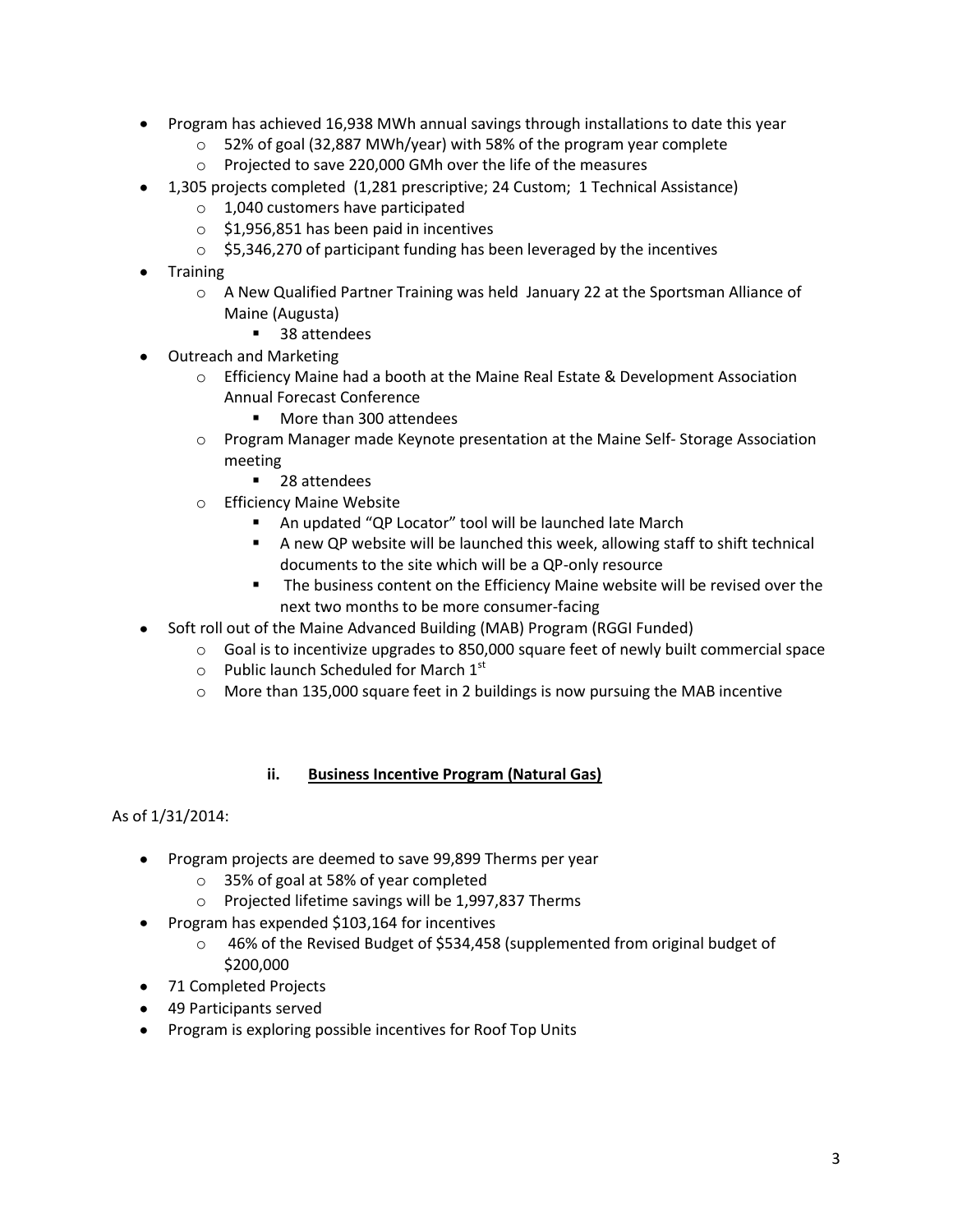

#### **iii. Multi-Family Program**

#### As of 2/14/2014:

- units in the pipeline
	- o 3,584 units submitted for program participation
	- o 3,270 units have completed benchmarks
		- 131% of the original goal of 2500
		- 366 Benchmark Reports have been sent
	- o 2,412 units have energy audits submitted
		- **1104** units used the Modeling Path (46%)
		- <sup>1</sup> 1308 units used the Prescriptive Path (54%)
	- o 2,386 units have an approved energy audit
		- 108% of the program goal of 2200 audits
	- o 1711 units reserved project incentives
		- 1,481 units have completed retrofits (82% of program goal of 1800)
		- 26% average energy savings per project
		- **408** units having approved audits have confirmed they are not moving forward
- DOE contract ends March 31, 2014
- Program shifting to use of RGGI funds and modified incentive package: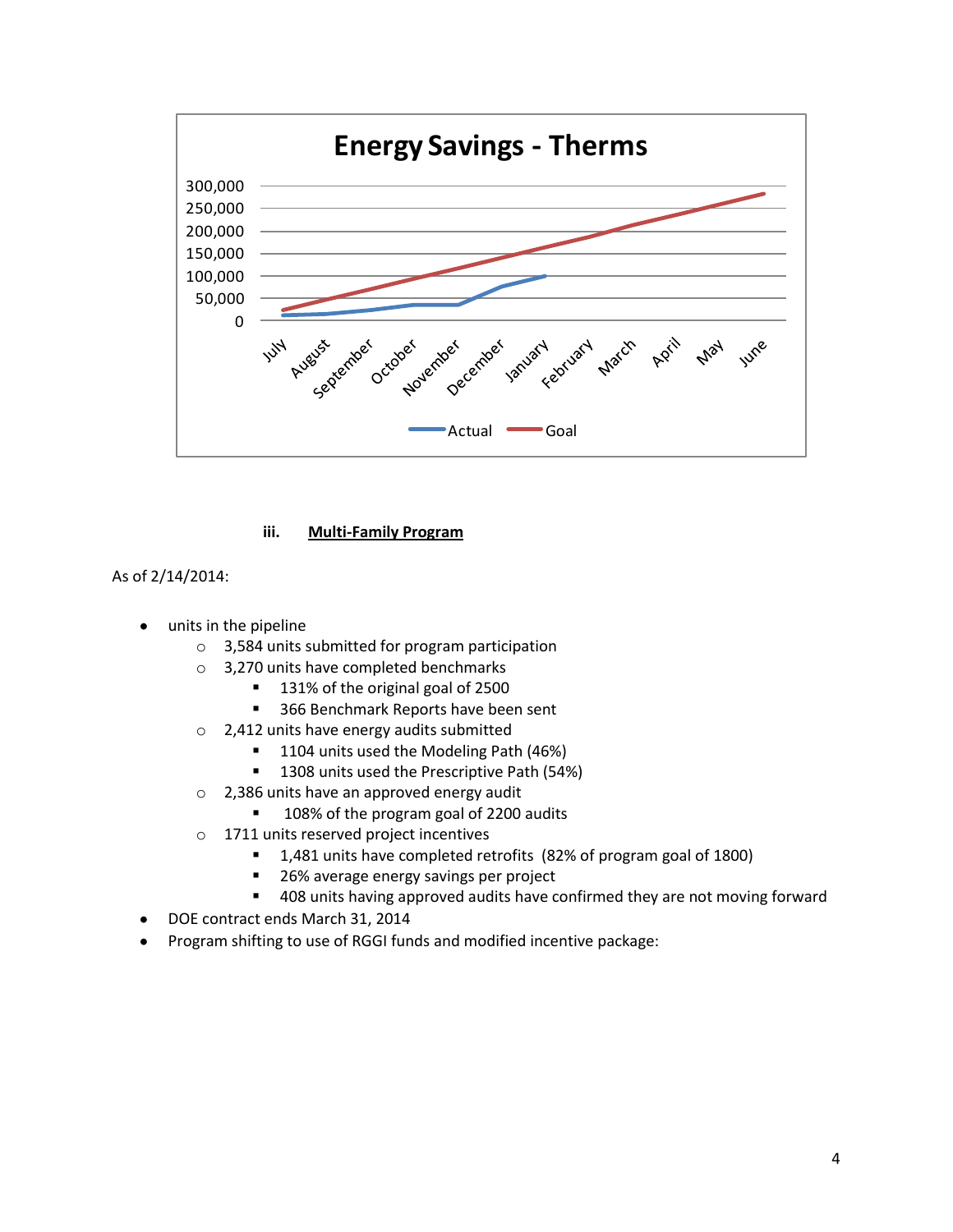# **Prescriptive Measures**

| <b>Measure</b>                                                      |                                      | <b>Incentive</b>                                  |  |
|---------------------------------------------------------------------|--------------------------------------|---------------------------------------------------|--|
| 1                                                                   | <b>Air Sealing</b>                   | \$100/apt                                         |  |
| 2                                                                   | <b>Attic / Roof Insulation</b>       | \$200/apt                                         |  |
| з                                                                   | <b>Wall Insulation</b>               | \$200/apt                                         |  |
| 4                                                                   | <b>Floor / Foundation Insulation</b> | \$200/apt                                         |  |
| 5                                                                   | High Efficiency Boiler (All Fuels)   | \$500-\$4,500<br>(Same as Business Program)       |  |
| 6                                                                   | <b>Boiler Controls</b>               | \$125/unit                                        |  |
| 7                                                                   | <b>Ductless Heat Pump</b>            | \$500-\$600 / unit                                |  |
| 8                                                                   | <b>Programmable Thermostats</b>      | \$50 / unit                                       |  |
| 9                                                                   | <b>Smart Pump with ECM Motor</b>     | \$200/unit                                        |  |
| 10                                                                  | <b>High Efficiency Water Heating</b> | \$150/apt                                         |  |
| 11                                                                  | <b>Low Flow Devices</b>              | $$10/$ apt                                        |  |
| 12                                                                  | Lighting                             | \$10 - \$175 / unit<br>(Same as Business Program) |  |
| efficienc<br>"Total incentives cannot exceed \$1,000 per apartment. |                                      |                                                   |  |

# **Custom Path Incentives**

| <b>Custom (Whole Building) Incentives</b>                          |                            |  |  |
|--------------------------------------------------------------------|----------------------------|--|--|
| Paid upon final inspection and approval of installed scope of work |                            |  |  |
| 20% - 25% Savings                                                  | \$1,600 per apartment unit |  |  |
| >25% - 30% Savings                                                 | \$1,700 per apartment unit |  |  |
| $> 30\%$ Savings                                                   | \$1,800 per apartment unit |  |  |

\*Incentive Cap is 50% of total cost of eligible measures.



#### **iv. Small Business Direct Install**

8

No change from last month. The pilot program was completed in December. Staff is reviewing the results and preparing a new request for proposals (RFP) for delivery of a program to commence late in FY14 or early in FY15. The RFP will reflect lessons learned from the pilot and will seek an approach to achieving greater customer participation while maintaining cost-effectiveness.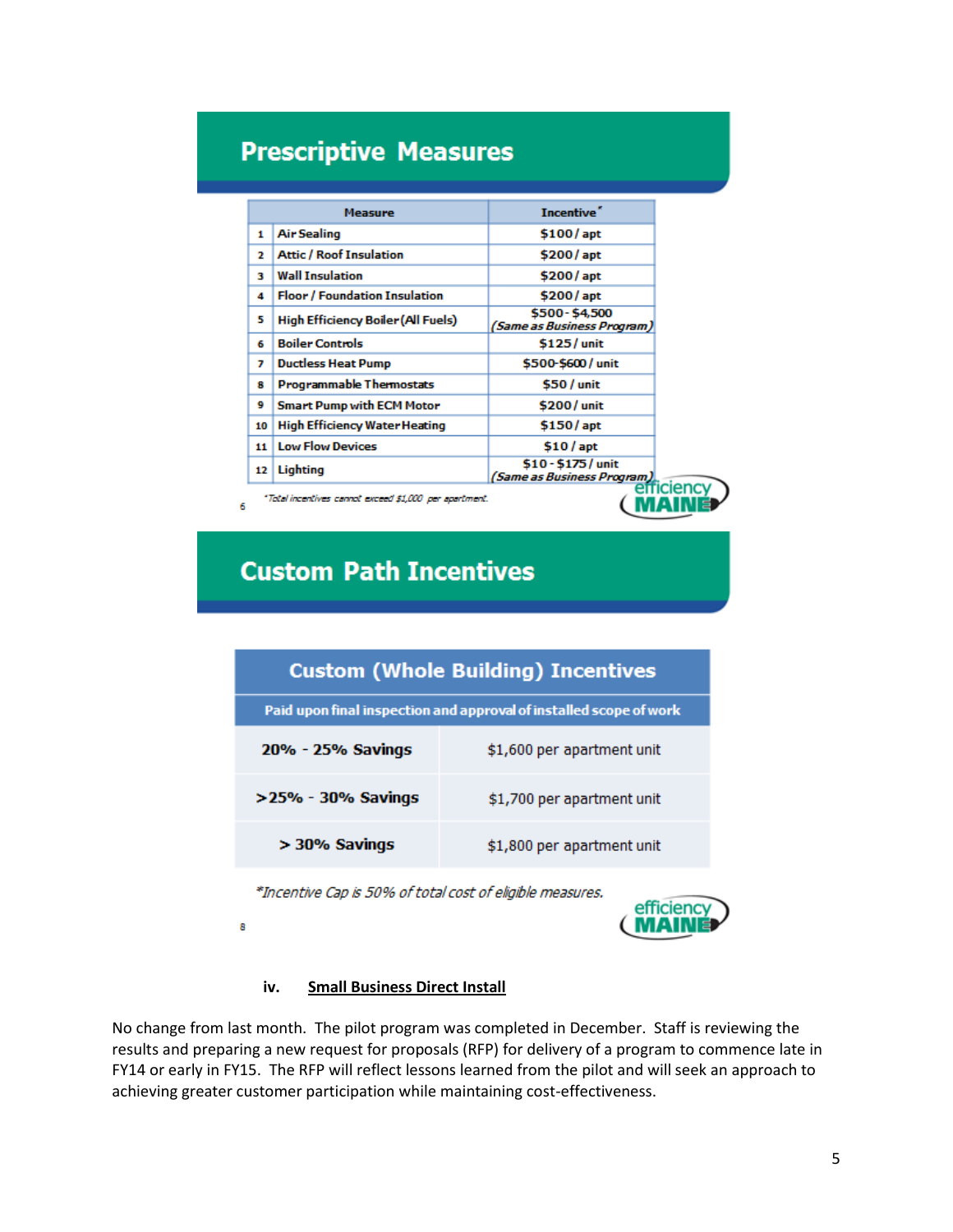#### **v. Large Customer Program**

#### Electric Savings PON

As of 2/21/2014:

- Awarded \$3.1 million in projects this fiscal year under the competitive Electric Savings Program Opportunity Notice (PON)
	- o 34% of progress to goal with 65% of the year gone
	- $\circ$  \$1.8 million awarded in the past month
- An additional \$4.8 million of eligible projects are in the pipeline
- Forecasting ending the fiscal year at \$8 million committed
	- $\circ$  Note that due to the length of time needed to develop and implement large projects of the type funded under this program, it is understood that a significant amount of the financial incentives committed during this fiscal year will not be paid out until next fiscal year
- Implementing recent program design changes
	- o Increased per-project cap to \$1 million
	- $\circ$  Increased the \$/kWh threshold to \$.28 per year-one kWh (if the entire incentive cost were spread across the total kWh saved in just the first year of the project, as opposed to the total kWh saved over the full life of the project)

#### Electric Savings XL PON

- Pending additional program design changes
	- o Release the new "Extra-Large" competitive solicitation, aka the "XL" Program Opportunity Notice (PON)
		- Allows for incentives up to \$2 million
		- **Increased scrutiny on company health**
		- Provides for an Efficiency Maine security interest in the equipment
	- o Offer free scoping audits for promising situations
	- o Provide Technical Assistance
		- Offer up to \$10,000 for approved studies of complex, technical projects
		- **Provide an additional 25% of technical assistance cost, up to \$5,000, if projects** are completed

#### Greenhouse Gas Saving PON

#### As of 2/21/2014:

- $\bullet$  \$100,200 in incentives awarded to date
	- o 5% to goal with 65% of the year complete
- Program design changes pending
	- $\circ$  Lower the minimum project incentive available ("floor") to \$50,000 to make this accessible to more mid-size projects
	- o Also allow projects to take the incentive over multiple years to allow for larger projects
	- o Increase outreach in parallel with electric kWh PONs
		- **Technical studies**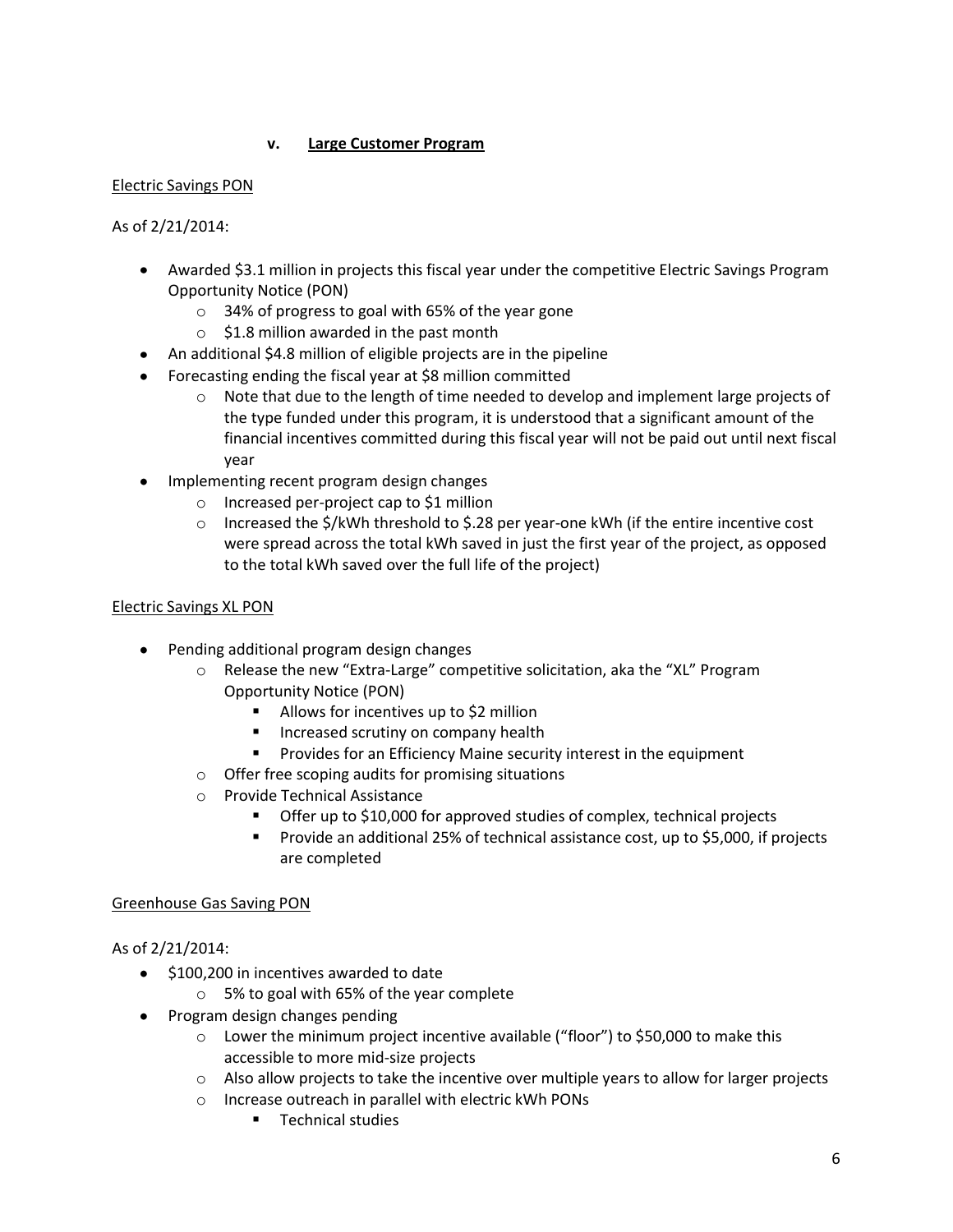#### **b. Residential**

#### **i. Home Energy Savings Program**

#### HESP Incentives

#### As of 2/21/2014:

- 2000 individual homes upgraded to date
- **•** \$1.5 million in incentives in the HESP program thus far
	- o Program spending has achieved a "burn rate" of about \$500,000 per month, or \$6 million per year
	- $\circ$  Spending has been divided approximately 1/3 for air sealing and insulation projects, 1/3 for supplemental heating systems (mostly heat pumps), and 1/3 for efficient central heating systems
- Installations to date include:
	- o 510 Air Sealing with Assessment
	- o More than 1200 ductless heat pumps
	- o 56 pellet boilers and 19 geothermal systems
	- o 219 attic insulations
- Inspections completed
	- o 531, or 20%, of all HESP projects
- Public Information and Marketing
	- o January marketing efforts included radio ads, small-space classified ads and Google Adwords
	- o January 2014 web visits totaled 26,577, up 85% from January 2013; over 18,000 were new visitors
		- The average time spent on our website was 4 minutes and 12 seconds
		- The Google AdWord campaign directly resulted in 1,754 visits in January; 1,275 were new visitors
	- o In February the radio ads cycled off the air and we added banner ads on several prominent websites including WCSH, WMTW, BDN, WAGM, and TWC.
		- To date those have directly resulted in 1,669 visits, including 1,399 new visitors to our website
	- o An updated residential vendor locator will be launched this week
	- o An RFP for the delivery of coordinated home energy retrofit education and outreach efforts in targeted communities was issued in January.

#### Loans

- More than \$7.7 million in closed loans.
- No Defaults to date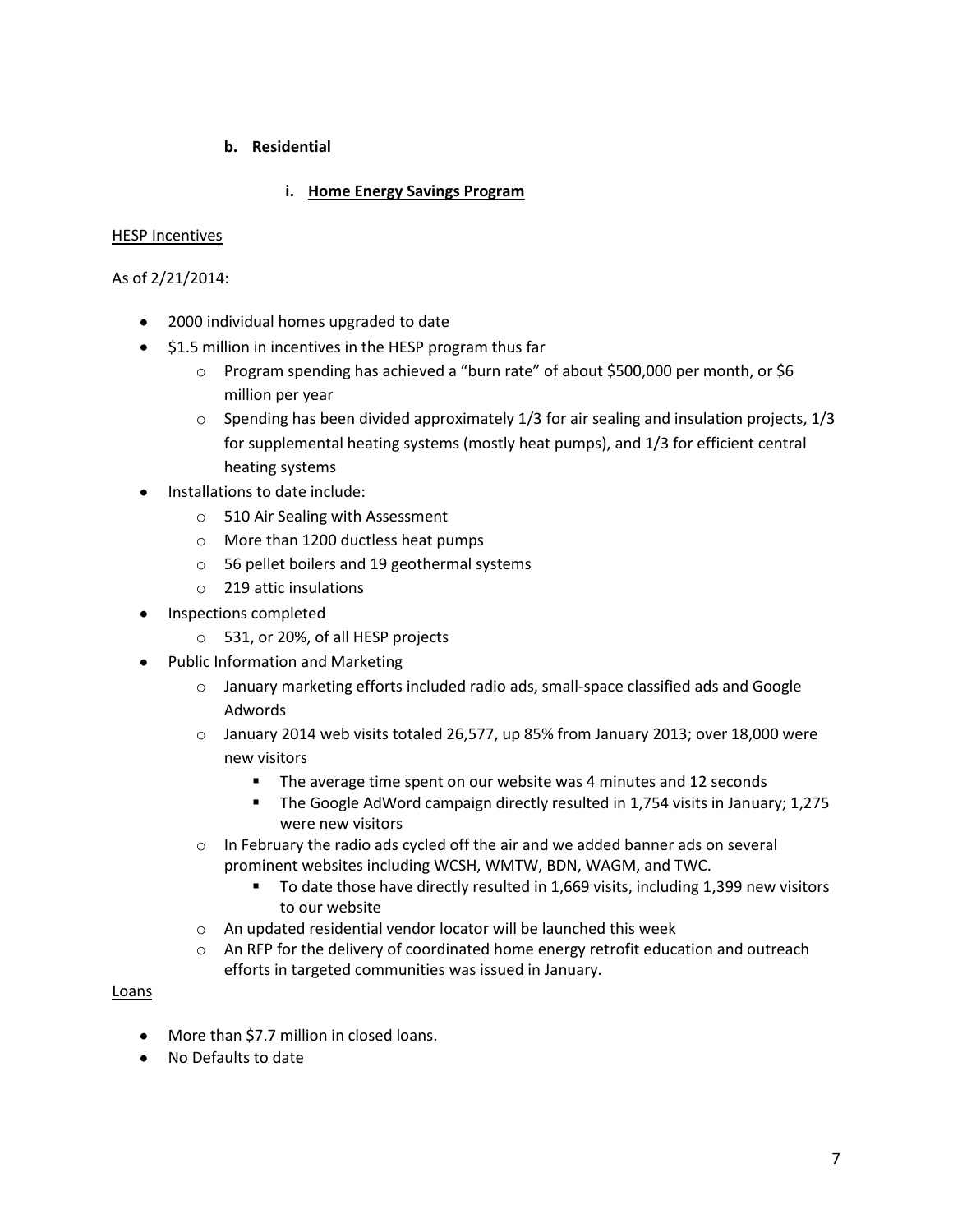#### **ii. Residential Lighting and Appliance Program**

#### As of 1/2/2014:

### Lighting

- 83% of annual savings goal completed with 63% of the year gone by
- projecting ending the year at nearly 2.5 million bulbs, saving 87,000 MWh/year , or 111% of revised savings goal
- Currently the program is at 107% of budget pace and with a year-end projection of 100% of the \$6.1 million budget

#### Appliances

- 72% of annual savings goal has been achieved with 67% of the year gone by
- projecting ending the year at 100% of savings goal of 7,800 MWh/year
- projecting expending 100% of modified budget of \$3.3M by year end
- Heat pump water heater rebates have slowed considerably since the \$300 federal tax credit expired 12/31/2013
	- $\circ$  New and planned marketing initiative include using Google ad words and email campaigns, a referral program, tabling at a plumber tradeshow, and co-marketing with a manufacturer of hot water heat pumps

#### **iii. Low-Income (electric, natural gas, and "all fuels")**

#### Low Income Electric Heat Multifamily Weatherization

#### As of 2/21/2014:

- Savings
	- o Achieved 108% of annual savings goal with 64% of the year gone by
	- $\circ$  Forecasting ending year the at 111% of goal (1.5 GHW/yr vs 1.3 goal)
- Units
	- o 675 units weatherized to date
	- o forecasting 686 completed by year end
- Budget -- Forecasting ending year at 100% of \$2.2 million budget
- 516 heat pumps installed to date and forecasting 527 installed by year end
- As this initiative draws to a close, program will conduct a final customer satisfaction survey on heat pumps and focus on completing expenditure of \$250,000 more on upgrades to apartments housing low-income customers on the Unitil natural gas system

#### RGGI Low Income Initiatives

- E-CHIP (Efficient Central Heating Improvement Program)
	- o This initiative is being implemented through the CAP agencies
	- $\circ$  It has reached 1% of full year savings goal with 39% of the year passed
	- o Forecasting ending at 31% of savings goal
	- $\circ$  3% of the full year budget has been invested with 39% of full year passed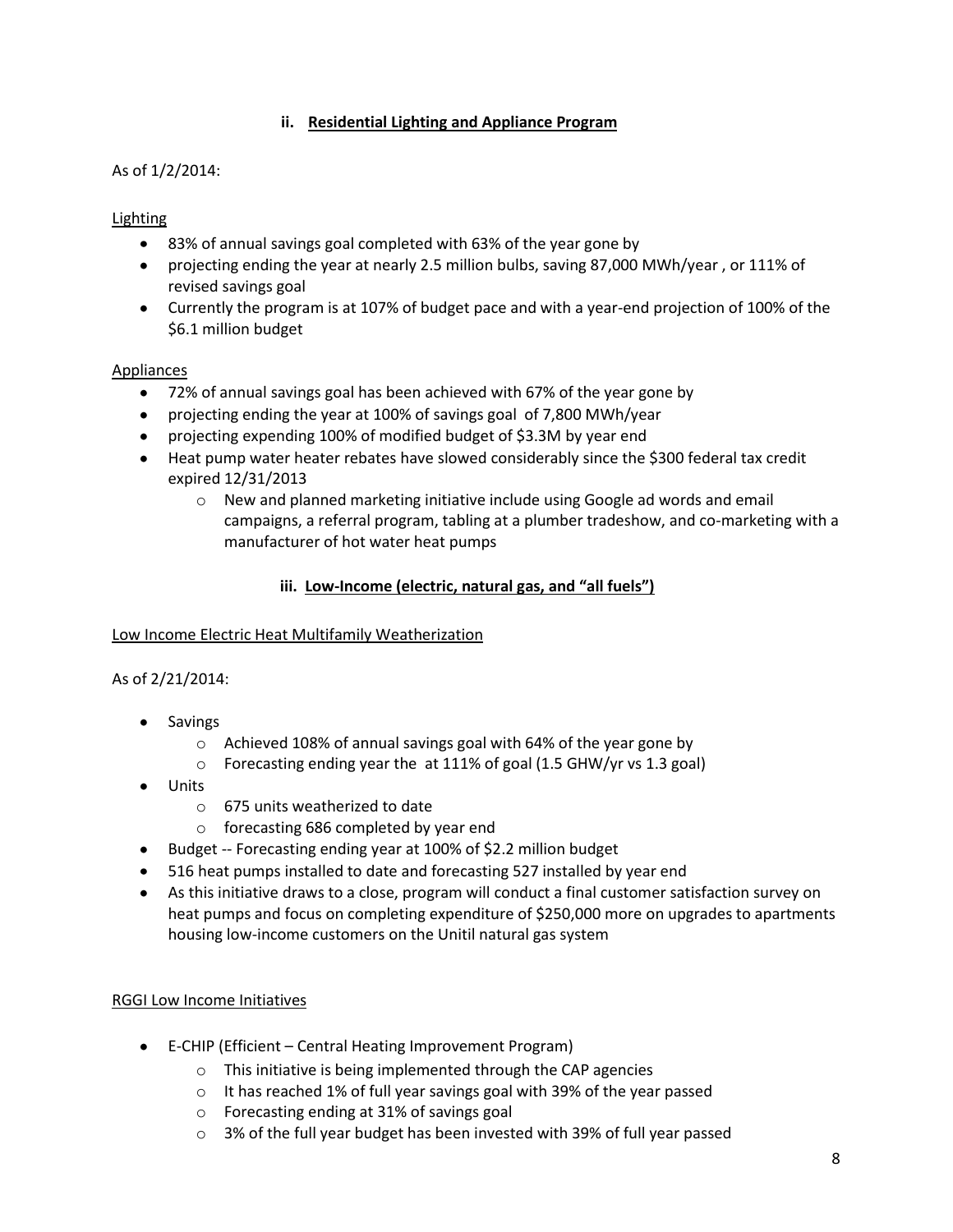A portion of the RGGI funds allocated for Low Income initiatives will be directed to installing heat pumps in qualifying homes

#### **iv. Summit Natural Gas Initiative**

- The Trust is awaiting an advance payment of \$30,000 from Summit to draw down against future rebate claims
- Installation of residential meters is proceeding slowly at this time and the Trust has not received rebate requests

#### **c. Cross-Cutting Programs**

#### **i. Evaluation & Data Analysis**

- Multifamily Efficiency Program Evaluation -- Draft Report is complete, and final is expected shortly
- Appliance Program Evaluation -- Draft Report is complete and final is expected shortly
- Lighting Program Evaluation
	- o Evaluators have completed interviews with Good Shepherd Food Bank and several food pantries
	- o Customer survey data analysis is in progress
	- o 534 light loggers continue to collect data
- Low-Income Multifamily Program Evaluation Received 7 proposals in response to request for proposals to conduct the evaluation; review team will meet February 27 to select a contractor
- Forward Capacity Market Annual M&V Compliance Review Cadmus team is actively working on its review
- "effRT" Database Staff is working with the IT contractor Direct Technology and delivery team for the Multifamily Efficiency Program to configure program data so that it may be uploaded into the Database
- On February 7, Staff issued a request for proposals for services to conduct an assessment of the potential cost-effective natural gas efficiency resources
	- $\circ$  Study results will be used to inform natural gas program plans and designs which will be submitted to PUC in late Fall 2014.
	- o Proposals are due March 11 and a final report is expected by June 30, 2014.

#### **ii. Innovation Pilots**

- Interval Data Pilot:
	- o Schools:
		- FirstFuel recently received account data for 59 Maine school buildings from CMP and Bangor Hydro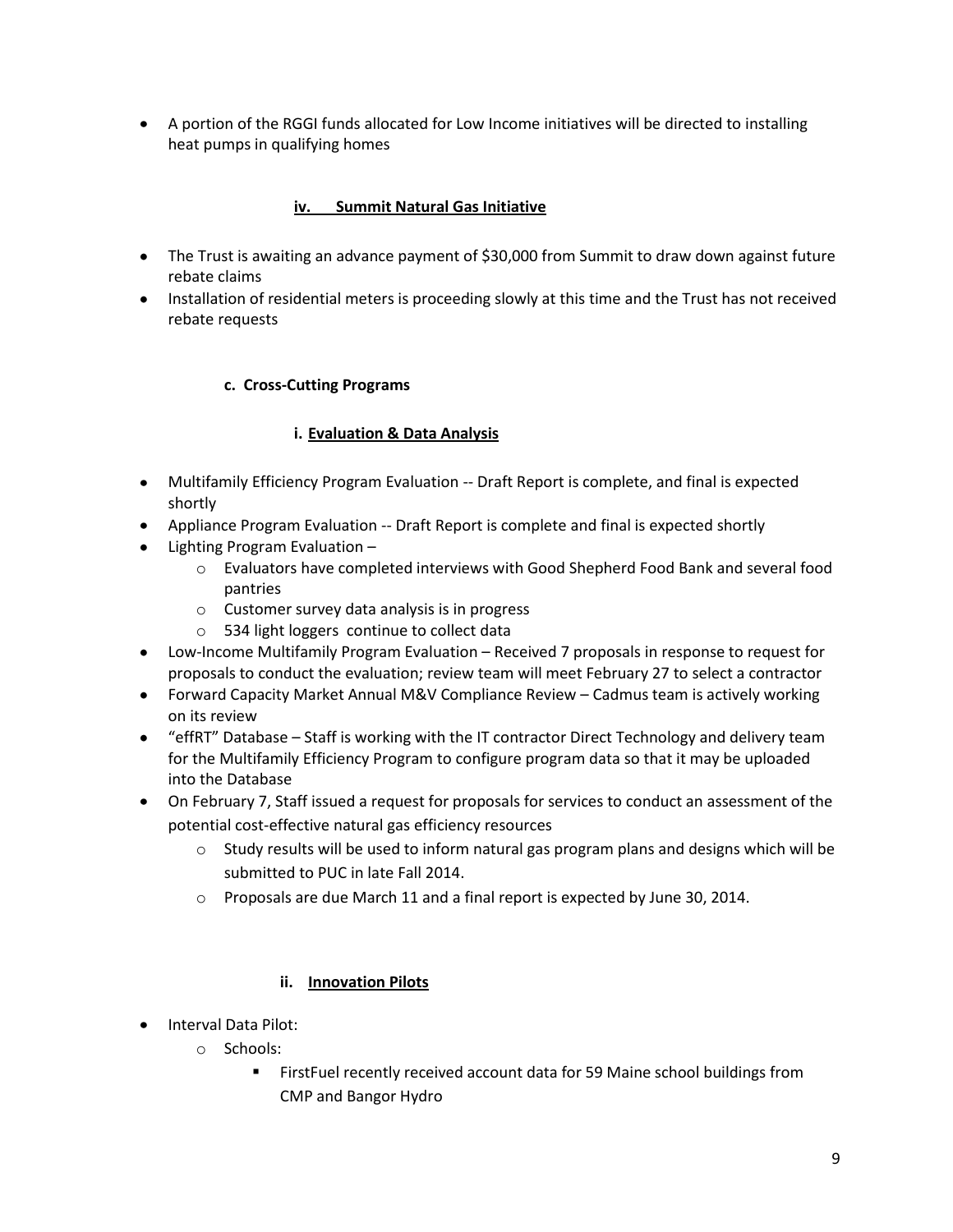- Efficiency Maine will be reviewing the portfolio of buildings in early March and sharing findings with school administrators
- All school administrators will receive benchmarking results;
- **25 buildings will receive in-depth remote audits**
- o Building Portfolio Pilot:
	- Retroficiency has completed an initial assessment of 95 buildings owned in four building portfolios
	- Initial remote-audit results have been shared with two of the four building owners
	- **The additional two meetings will be scheduled in early March**
	- **20 on-site audits to verify remote audit findings will take place in March and** April
- o Smart Thermostat Pilot:
	- 45 of 200 thermostats have been installed by Thayer Corporation
	- **The pilot participant identification and site assessment process is on-going**

#### **III. Administration and Finance Highlights**

#### **a. Administration**

- Personnel
	- o Staff received several dozen resumes in response to the job posting for a new Research and Data Analyst; Interviews are ongoing.
- Office Space
	- o The Trust's lease in its current space in Augusta is up in June
		- **If we elect to leave the current space, we need to give notice to the landlord in** March
	- $\circ$  Staff has spent the past 8 weeks visiting spaces throughout the greater Augusta area and identified multiple interesting options
- Administrative Reports
	- o Submitted required Quasi-State Agency report on Contributions and policy changes to Legislature
	- $\circ$  Submitted required Budget Transparency report to Energy, Utilities and Technology Committee